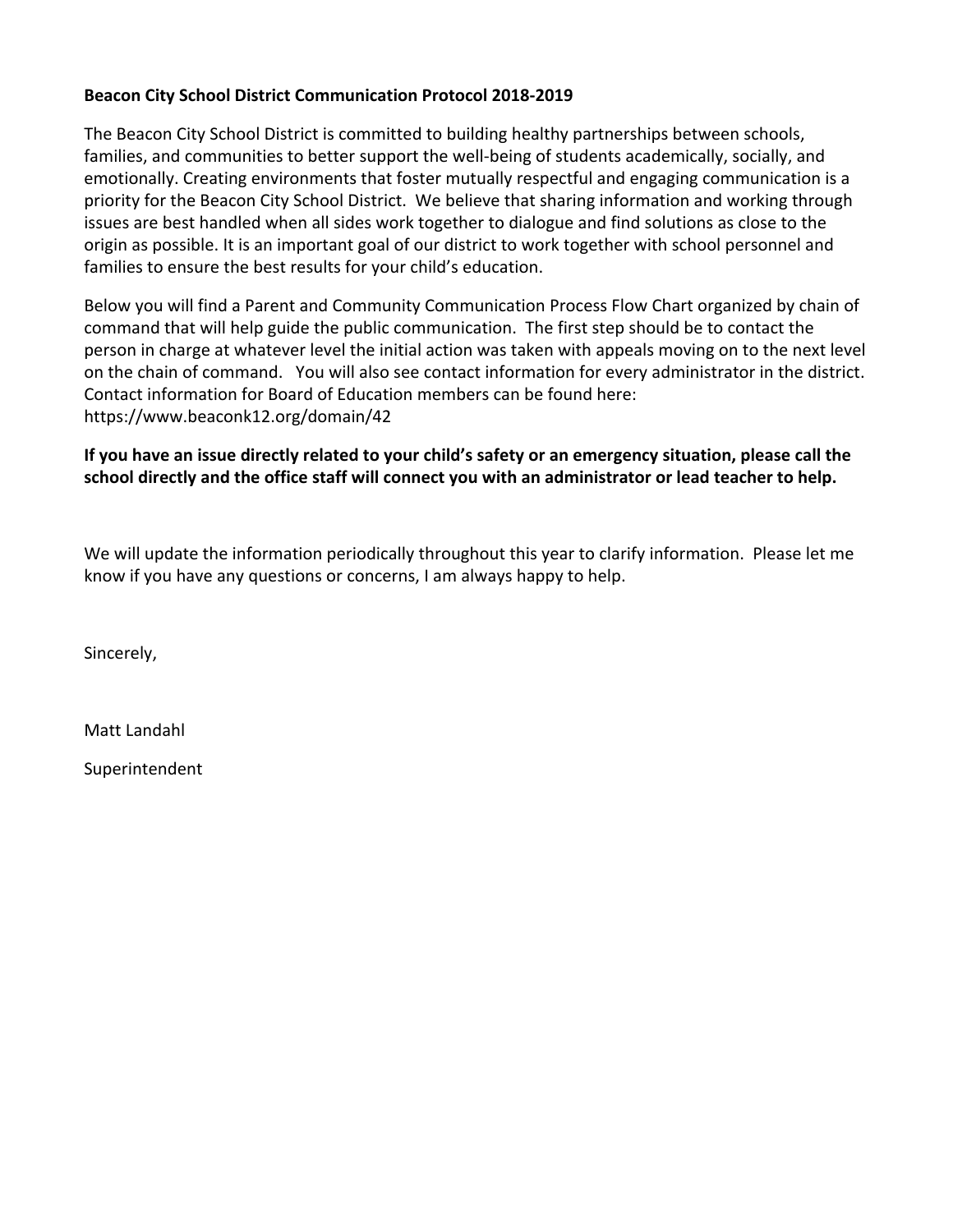### **PARENT AND COMMUNITY COMMUNICATION PROCESS FLOW CHART- Beacon City School District**

| <b>Area of Concern</b>                                                                                | <b>First Level</b>                  | Second Level                                     | Third Level                                 | Fourth Level                                   | Fifth<br>Level                | Sixth<br>Level | <b>Seventh</b><br>Level |
|-------------------------------------------------------------------------------------------------------|-------------------------------------|--------------------------------------------------|---------------------------------------------|------------------------------------------------|-------------------------------|----------------|-------------------------|
| <b>Athletic Programs</b>                                                                              | Coach                               | <b>Athletic</b><br>Director or<br>Principal      | Supt.                                       | <b>BOE</b>                                     |                               |                |                         |
| <b>Athletic Facilities</b>                                                                            | Principal                           | Athletic Dir or<br>Dir. of<br><b>Facilities</b>  | Deputy Supt.                                | Supt.                                          | <b>BOE</b>                    |                |                         |
| Athletic Injuries                                                                                     | Coach                               | <b>Athletic</b><br><b>Trainer</b>                | <b>School Nurse</b>                         | Athletic<br><b>Director</b>                    | Deputy<br>Supt.               | Supt.          | <b>BOE</b>              |
| <b>Business Office</b><br>Payroll<br>$\blacksquare$<br><b>Benefits</b><br>$\blacksquare$<br>Donations | <b>Business</b><br>Clerical         | Deputy Supt.                                     | Supt.                                       | Board                                          |                               |                |                         |
| Curriculum/<br>Instruction/<br>Assessment                                                             | Teacher                             | Principal                                        | Asst. Supt of<br>Curric. &<br>Student Supt. | Supt.                                          | <b>BOE</b>                    |                |                         |
| Dignity for All<br><b>Students Act</b>                                                                | Principal                           | Asst. Supt. of<br>Curric. &<br>Student Supt.     | Supt.                                       | <b>BOE</b>                                     |                               |                |                         |
| Discipline                                                                                            | Teacher                             | Assist.<br>Principal (HS - Principal<br>MS Only) |                                             | Assist. Supt. of<br>Curric. &<br>Student Supt. | Supt.                         | <b>BOE</b>     |                         |
| Facilities                                                                                            | Principal (if<br>building<br>level) | Facilities<br>Director                           | Deputy Supt.                                | Supt.                                          | <b>BOE</b>                    |                |                         |
| Guidance                                                                                              | Counselor                           | Principal                                        | Dir. of PPS                                 | Asst. Supt. of<br>HR/Acct. Syst.               | Supt.                         | <b>BOE</b>     |                         |
| Special Education<br>(CSE) (CPSE)                                                                     | Teacher                             | School<br>Psychologist                           | Principal                                   | Director of<br><b>PPS</b>                      | Asst.<br>Supt. of<br>HR/Acct. | Supt.          | <b>BOE</b>              |
| <b>Student Concern</b>                                                                                | Teacher                             | Assist.<br>Principal<br>(HS-MS Only)             | Principal                                   | Asst. Supt.<br>Curric. &<br>Student Supt.      | Supt.                         | <b>BOE</b>     |                         |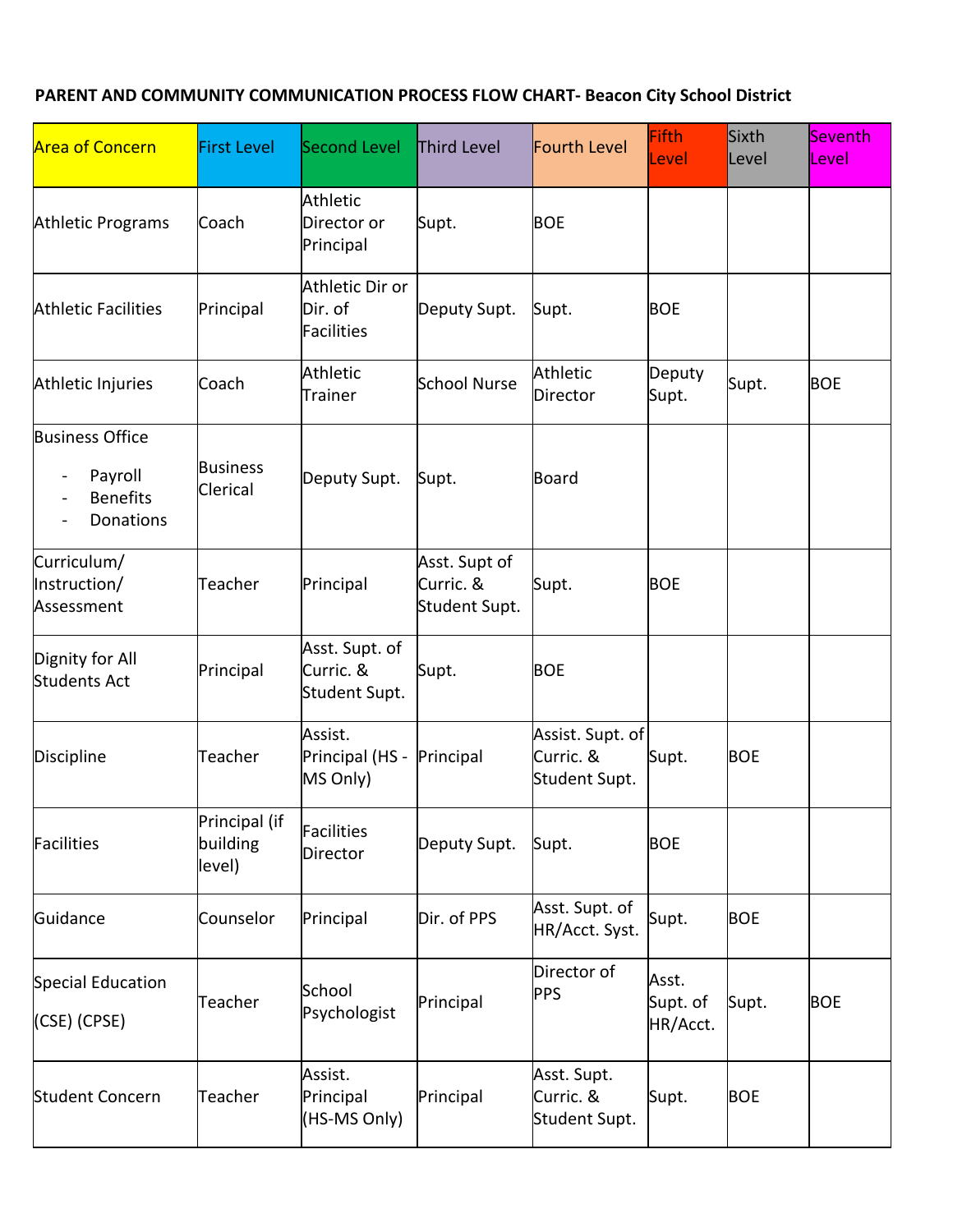| <b>Area of Concern</b>                              | <b>First Level</b>           | Second Level                  | Third Level           | Fourth Level | <b>Fifth</b><br>Level | Sixth<br>Level | Seventh<br><b>Level</b> |
|-----------------------------------------------------|------------------------------|-------------------------------|-----------------------|--------------|-----------------------|----------------|-------------------------|
| Computer/<br>Hardware/ Software Teacher<br>Problems |                              | Principal                     | Dir. of<br>Technology | Supt.        | <b>BOE</b>            |                |                         |
| Transportation                                      | <b>Building</b><br>Principal | Dir. of<br>Transport.         | Deputy Supt.          | Supt.        | <b>BOE</b>            |                |                         |
| <b>Taxes</b>                                        | Tax Collector Deputy Supt.   |                               | Supt.                 | <b>BOE</b>   |                       |                |                         |
| <b>Food Service</b>                                 | Principal                    | Dir. of Food<br>Service       | Deputy Supt.          | Supt.        | <b>BOE</b>            |                |                         |
| Human Resources<br>- Certified<br>Employees         | Personnel<br>Asst.           | Asst. Supt.<br>HR/Acct. Syst. | Supt.                 | <b>BOE</b>   |                       |                |                         |
| Human Resources<br>Civil Service                    | <b>Business</b><br>Clerical  | Deputy Supt.                  | Supt.                 | <b>BOE</b>   |                       |                |                         |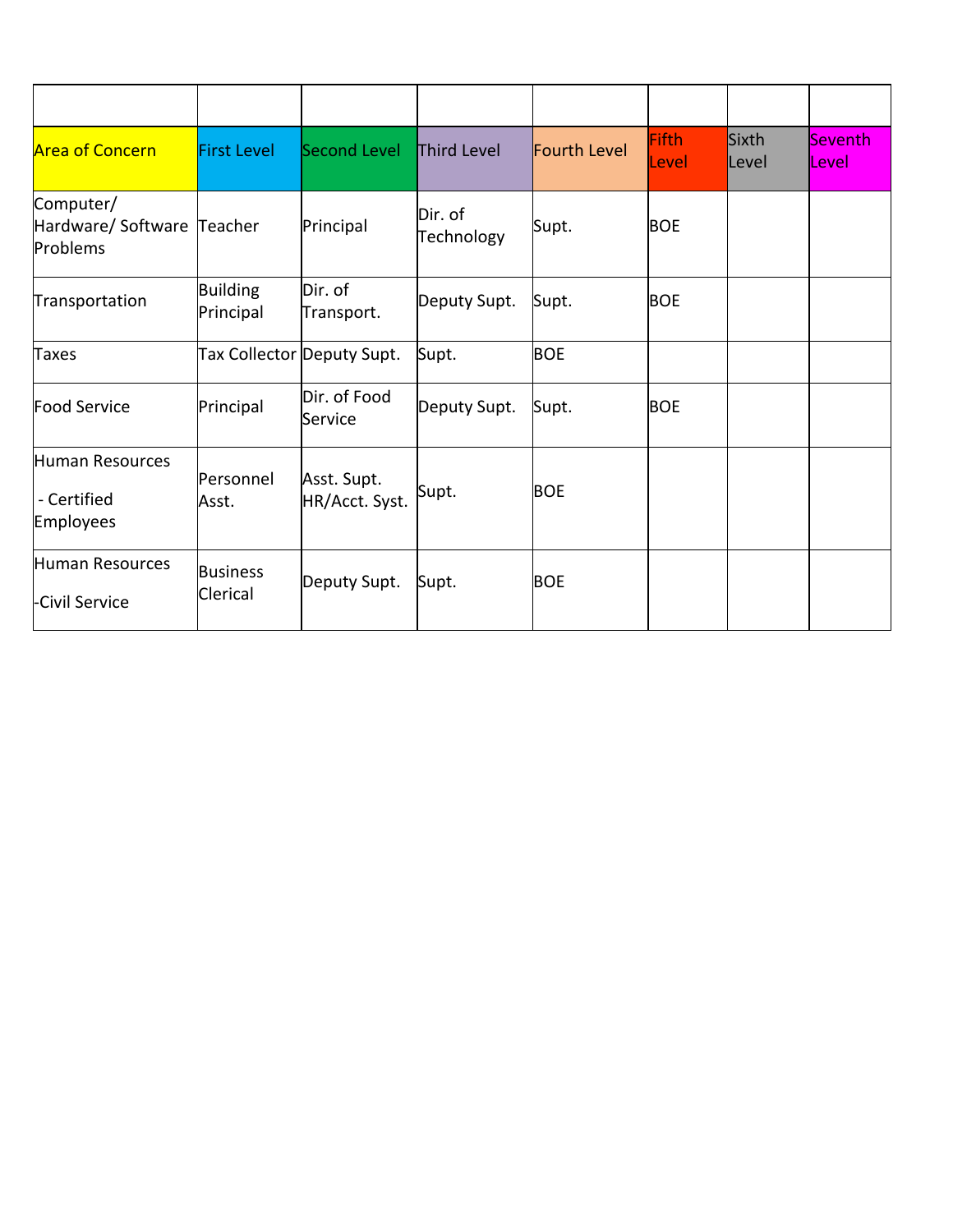## **BCSD Central Office**

| Dr. Matthew Landahl                           | Ann Marie Quartironi                           |
|-----------------------------------------------|------------------------------------------------|
| Superintendent                                | Deputy Superintendent                          |
| 845-838-6900 x2010                            | 845-838-6900 x2032                             |
| landahl.m@beaconk12.org                       | quartironi.a@beaconk12.org                     |
| Cecilia Dansereau-Rumley                      | Erik Wright                                    |
| Assistant Superintendent of Human Resources & | Assistant Superintendent of Curriculum &       |
| <b>Accountability Systems</b>                 | <b>Student Support</b>                         |
| 845-838-6900 x2018                            | 845-838-6900 x2018                             |
| rumley.c@beaconk12.org                        | wright.e@beaconk12.org                         |
| Dawn Condello                                 | John Giametta                                  |
| Director of Pupil Personnel Services          | Director of PE, Athletics, Health & Recreation |
| 845-838-6900 x2015                            | 845-838-6900 x3218                             |
| condello.d@beaconk12.org                      | giametta.j@beaconk12.org                       |
| Anthony D'Amato                               | Mike Kealy                                     |
| Director of Facilities                        | Director of Technology                         |
| 845-838-6900 x2014                            | 845-838-6900 x3395                             |
| damato.a@beaconk12.org                        | kealy.m@beaconk12.org                          |
| Ron Mackey                                    | Karen Pagano                                   |
| Director of Transportation                    | Director of Food Services                      |
| 845-838-6900 x2701                            | 845-838-6900 x2012                             |
| mackey.r@beaconk12.org                        | pagano.k@beaconk12.org                         |

# **BCSD Elementary Schools**

| <b>Glenham Elementary School</b>  | Sargent Elementary School      |
|-----------------------------------|--------------------------------|
| Principal: Cassandra Orser        | Principal: Brian Archer        |
| 845-838-6900 x5001                | 845-838-6900 x4501             |
| orser.c@beaconk12.org             | archer.b@beaconk12.org         |
| J. V. Forrestal Elementary School | South Avenue Elementary School |
| Principal: Crystal Sessoms        | Principal: Laura Cahill        |
| 845-838-6900 x5601                | 845-838-6900 x5301             |
| sessoms.c@beaconk12.org           | cahill.l@beaconk12.org         |